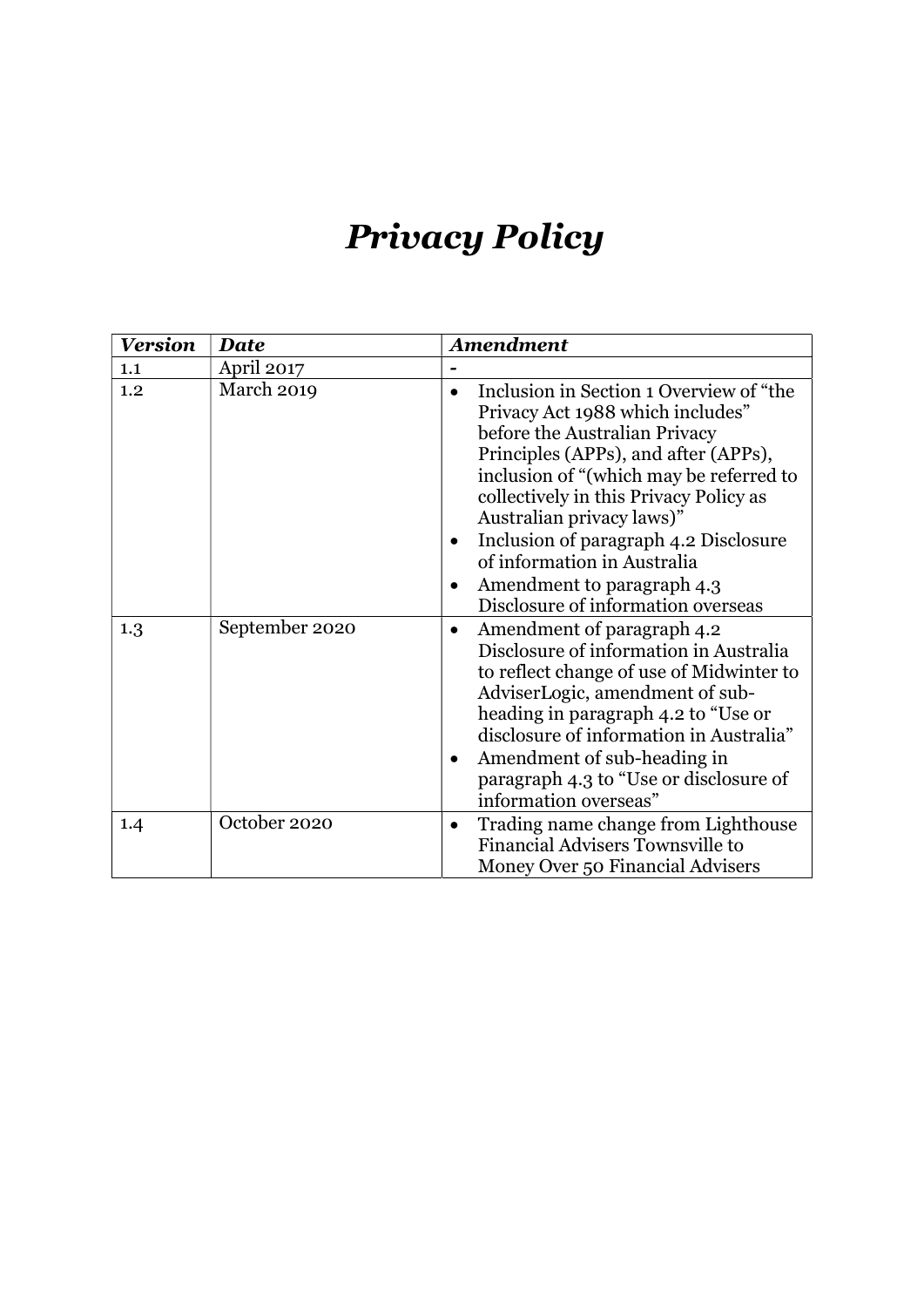### 1. Overview

Lighthouse Financial Advisers (Townsville) Pty Ltd trading as Money Over 50 Financial Advisers adheres to the Privacy Act 1988 which includes the Australian Privacy Principles (APPs) (which may be referred to collectively in this Privacy Policy as Australian privacy laws) and is committed to protecting your privacy. The purpose of this Privacy Policy is to outline how we collect, use, disclose and retain personal and sensitive information. It also sets out how you can make a complaint and how you can access the personal information we hold about you.

Our business is to help you understand and achieve your financial goals.

To do this, we need to understand who you are, what you want to achieve and what your circumstances are. We therefore need to collect personal information about you. This is so we can determine what services you require and what products suit your needs. We collect, use, retain and disclose your personal information so we can help you achieve your goals and at the same time operate our business and meet the legal and regulatory requirements.

We may also use and disclose your information for purposes related to those mentioned above, such as:

- assisting with your questions and complaints;
- arranging for services to be provided by third parties; and
- record keeping, compliance training and auditing.

This privacy policy is reviewed annually (unless an update is required earlier).

### 2.What is personal information?

Personal information means information or an opinion about an identified individual, or an individual who is reasonably identifiable: (a) whether the information or opinion is true or not; and (b) whether the information or opinion is recorded in a material form or not. For the purposes of this policy, personal information may include:

- a) name;
- b) address;
- c) nationality;
- d) residency status;
- e) e-mail address;
- f) Tax File Number; and
- g) financial information.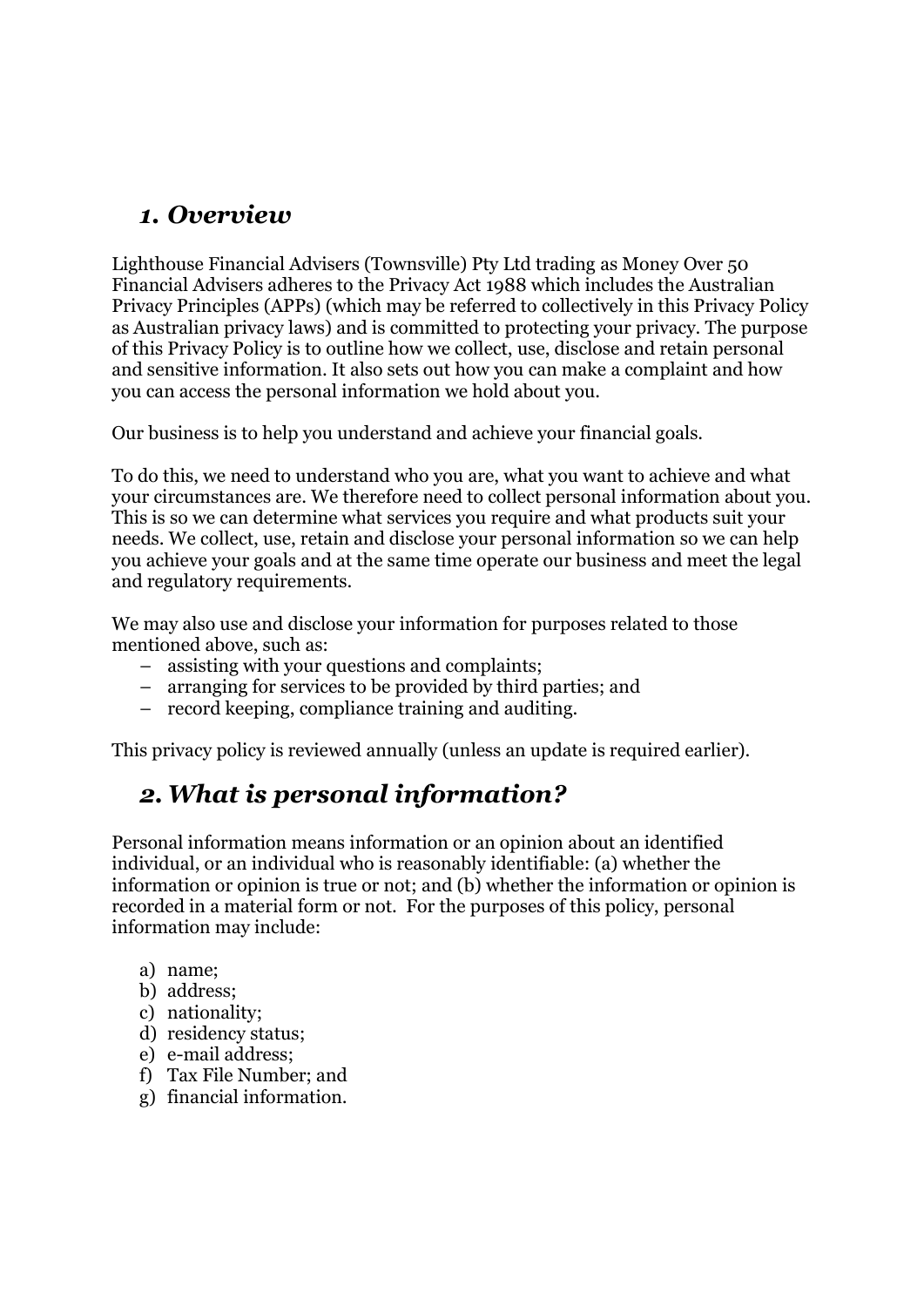# 3. Collection of personal information

#### 3.1 Collection of personal information

We may collect and hold personal information for the purposes of enabling us to provide financial services to you. For example, in order for us to provide personal advice to you, we are required to verify your identity and obtain information relating to your financial situation and your personal goals and objectives – this is so we can assess your personal situation and provide you with appropriate financial advice. This information is generally collected directly from you as our client.

Any personal information collected by us is solely for the purpose of providing services to its clients and will not be disclosed unless the disclosure is required in the performance of those services (for example, disclosing your information to a financial institution in order to place an investment on your behalf). Where we obtain sensitive information (e.g. racial or ethnic origin, political opinions, religious beliefs or affiliations or criminal record), we will only do so with your consent and where the collection of such information is reasonably necessary for us to perform our function. For example, we may also collect sensitive information (e.g. your health records) for the purposes of arranging insurance for you or assisting you with insurance claims.

We will only collect personal information by lawful and fair means. In general, we collect personal information about you from you unless you consent to the collection of your personal information from someone else or it is unreasonable or impracticable to do so. In some instances, we may collect this information through third parties such as your family members, people authorised by you or health professionals (eg. in the case of income protection insurance).

Any personal information held by us may be held in a number of ways including via hard copy, soft copy or offsite on electronic servers. For example, we may collect personal information from you when you complete our client data form for the purposes of allowing us to provide you with financial advice or we assist you to acquire or dispose of a financial product (eg. invest in a managed fund or rollover your superannuation).

#### 3.2 Dealing with unsolicited personal information

If we receive unsolicited personal information, we will within a reasonable period after receiving the information, determine whether or not we could have collected the information under Australian Privacy Principle 3. If the information could not have been obtained under APP 3 we will take steps to destroy or de-identify the information as soon as practicable, if it is lawful and reasonable to do so.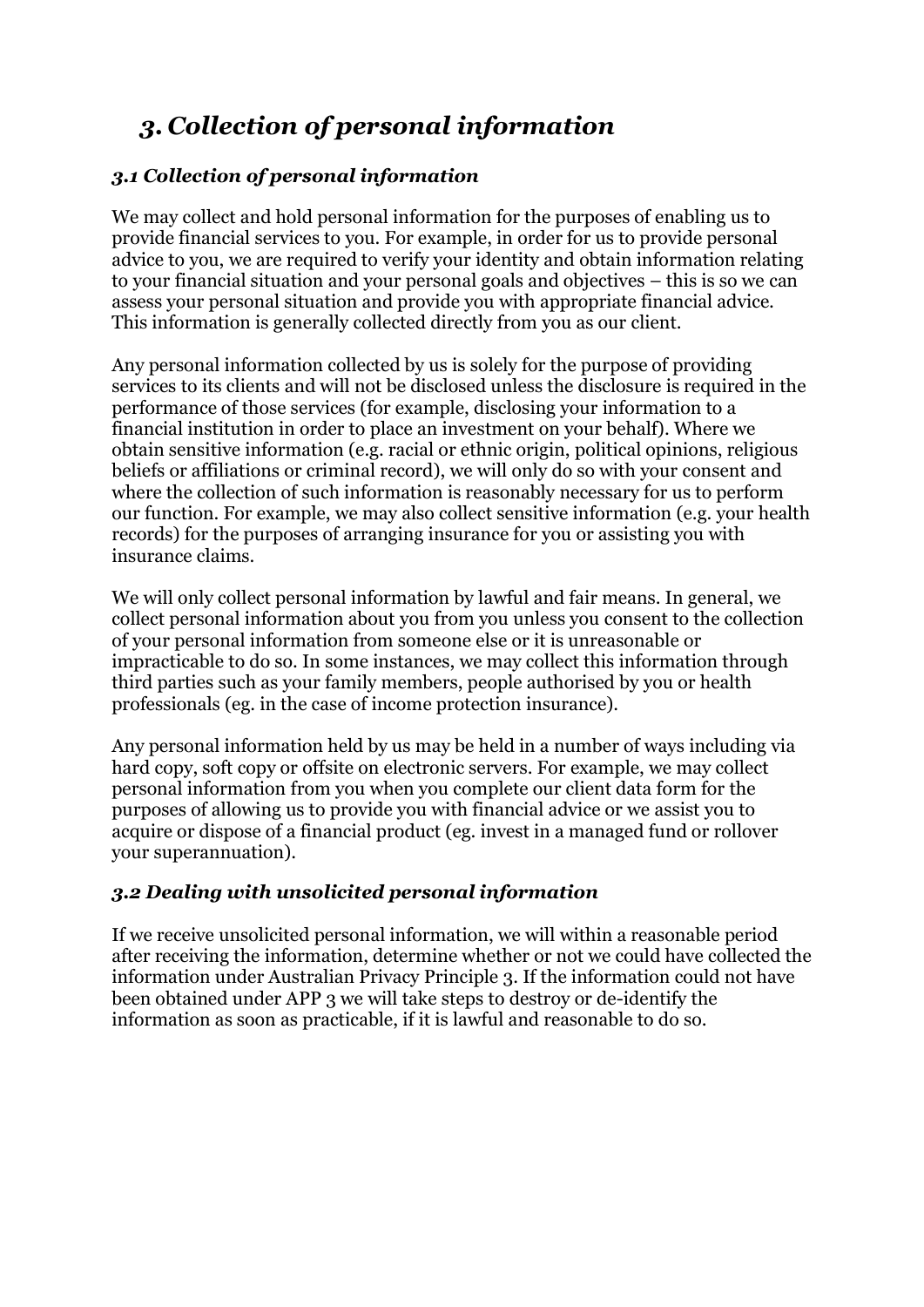#### 3.3 Notification of the collection of personal information

At or before the time we collect personal information about you, or if that is not practicable, as soon as practicable after, we will take reasonable steps to ensure you are aware of:

- a) who we are and our details;
- b) how we collect your personal information and whom from;
- c) whether the collection of your personal information is required or authorised by or under an Australian law or a court/tribunal order;
- d) the purposes for which we collect your personal information;
- e) the main consequences (if any) if we do not collect all or some of the personal information;
- f) any other person or body to whom we would disclose the personal information that we have collected;
- g) information about how you may access the personal information held by us about you and how you may seek correction of such information;
- h) how you may complain about a breach of the Australian Privacy Principles and how the entity will deal with such a complaint;
- i) whether we are likely to disclose the personal information to overseas
- j) recipients (if so where).

#### 3.4 Anonymity and pseudonymity

Whilst you may wish to deal with us anonymously. However, this is likely to limit the services we provide to you as our principal business relates to the provision of financial services (and in most cases, the provision of personal advice) which would require individuals to provide personal information. We are also required under Anti-Money Laundering and Counter-Terrorism Financing Act 2006 (Cth) to conduct customer due diligence and appropriately identify clients.

#### 3.5 If you don't provide us with the information we request

It is your choice as to whether you wish to provide us with the information we request. However, given the nature of our business, we may not be able to provide you with the financial services you require if you don't provide us with the relevant personal information to help us review your personal circumstances.

# 4. Use or disclosure of personal information

If we collect personal information for a specific purpose (eg. to provide financial services to you), we will not use or disclose the information for another purpose unless you consent to the use or disclosure of the information or an exception in the APPs applies.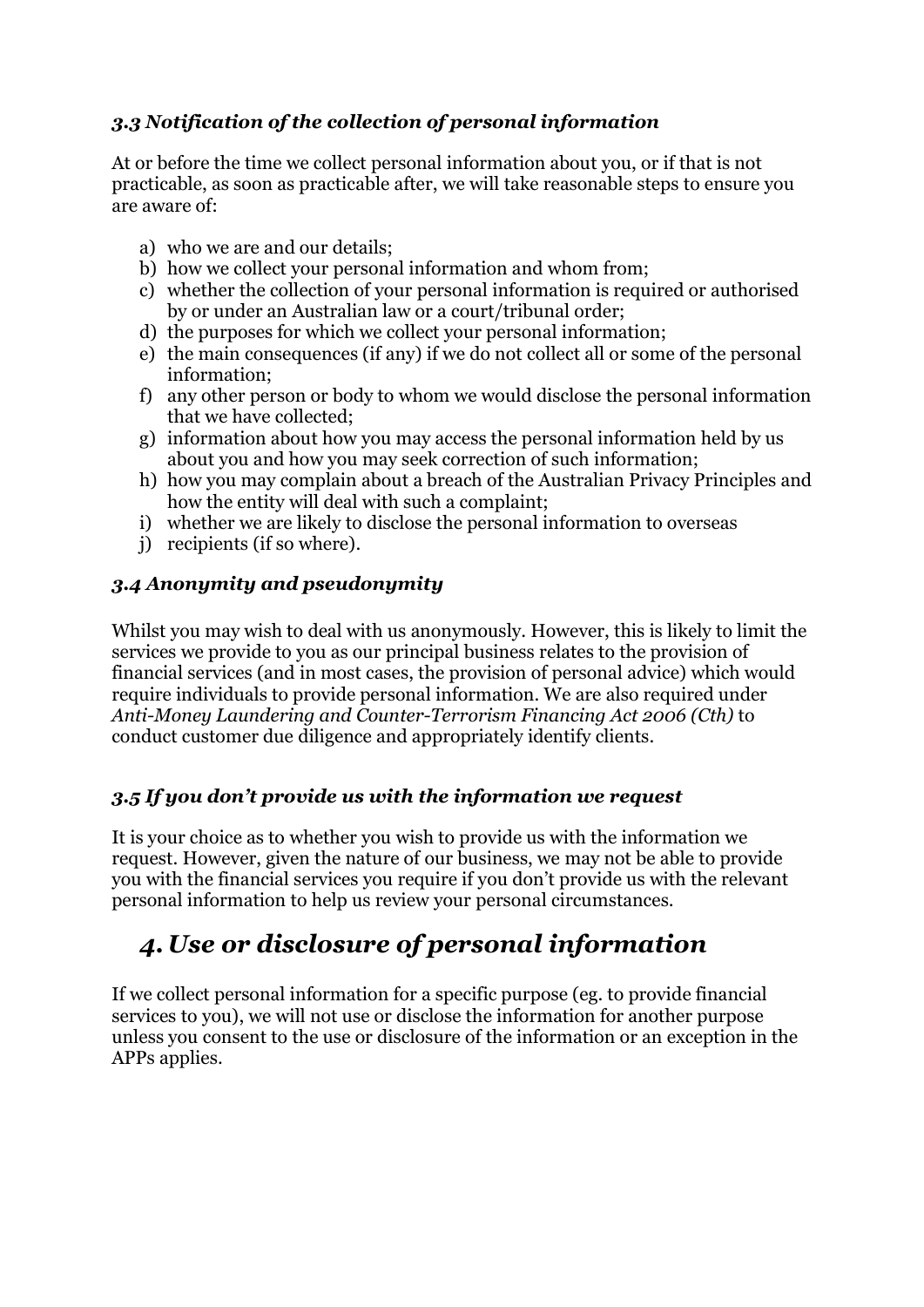#### 4.1 Direct Marketing

We may use and disclose your personal information to keep you informed about the range of financial products and services that we think may be relevant or of interest to you. You can opt out of receiving direct marketing information from us at any time by contacting us.

#### 4.2 Use or disclosure of information in Australia

We may disclose your personal information to our service providers or other third parties who operate or hold data within Australia where Australian privacy laws regulate the handling of personal information.

Currently, we use AdviserLogic, a cloud-based financial planning software program, for the purposes of providing financial services to you. AdviserLogic's Privacy Policy dated January 2020 states that personal information supplied to them: "We hold this Personal Information on secure encrypted servers within Australia. We use the services of Amazon Web Services (AWS) to host our suite of software and personal data. All client information stored in AdviserLogic and PayLogic is located on AWS servers located in Sydney, Australia."

We are satisfied that AdviserLogic has appropriate data protection and security arrangements in place.

#### 4.3 Use or disclosure of information overseas

From time to time we may send your information overseas to our service providers or other third parties who operate or hold data outside Australia where Australian privacy laws do not apply. Where we do this, we make sure that appropriate data handling and security arrangements are in place.

Currently, for the purposes only of sending faxes to Vanguard, an investment manager, we use FaxTo, an internet-based fax service. FaxTo's Privacy Policy states that FaxTo's website is hosted on various cloud-based storage providers such as Amazon and Google, which store data on secure servers located in the EU and the US with data protection and security protocols in place, and that FaxTo complies with the EU General Data Protection Regulation (as amended from 25 May 2018).

# 5. Security and access to your personal information

#### 5.1 Information accuracy

We take reasonable steps to ensure that all personal data collected is accurate, up to date and complete. You can ask us to correct any inaccurate information we hold or have provided to others by contacting us using the details in this policy. If the information that is corrected is information we have provided to others, you can ask us to notify them of the correction.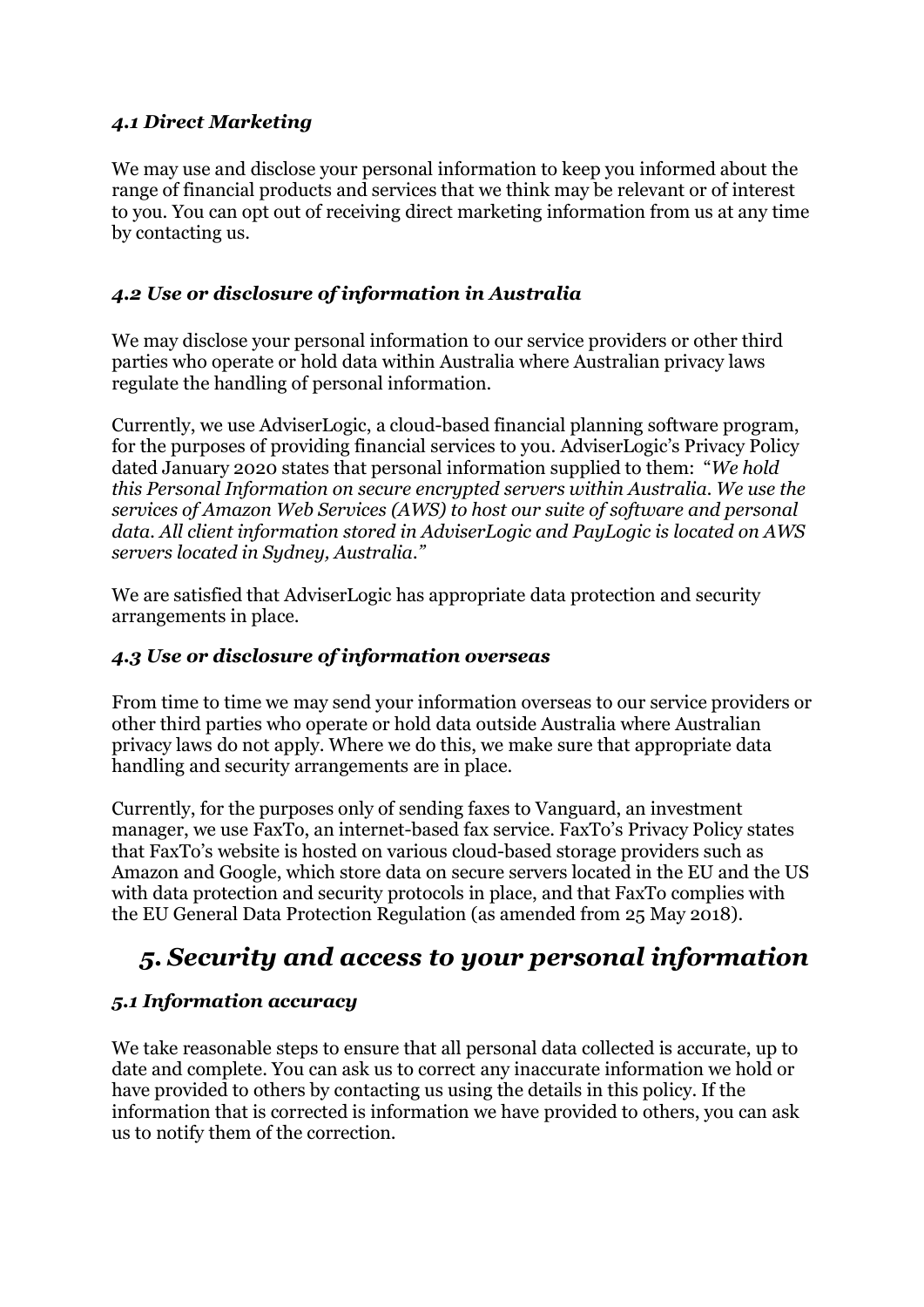#### 5.2 Security of personal information

We take care to protect the security of your personal information. We may hold your personal information in a combination of secure computer storage facilities, paperbased files and other formats. We take reasonable steps the to protect personal information from misuse, loss, unauthorised access, modification or improper disclosure. These include instructing our staff and financial advisers who handle personal information to respect the confidentiality of customer information and the privacy of individuals. Please note, we are required by law to retain your personal information for a specific amount of time. We will generally destroy or de-identify personal information if it is no longer required.

#### 5.3 Access to and correction of personal information

You can contact us to access or correct any personal information we hold about you. However, in certain situations, we are permitted to refuse access to personal information. These situations include where:

- a) giving access would have an unreasonable impact on the privacy of other individuals
- b) giving access would be unlawful, or where denying access is required or authorised by an Australian law or a court order
- c) giving access is likely to interfere with law enforcement activities.

For other situations, please consider Australian Privacy Principle 12.

If we receive a request to access personal information, we aim to respond to that request in a reasonable timeframe. In general, we will not impose an access charge unless the request of access and correct personal information is excessively onerous.

If we refuse access to personal information, we will provide you with reasons as to why access was refused and provide you with information on how to lodge a complaint about the refusal.

#### 5.4 Data breach

A data breach occurs when personal information held by us is lost or subjected to unauthorised access, modification, disclosure, or other misuse or interference. Examples of a data breach are when a device containing personal information of clients is lost or stolen, or when a database containing personal information is hacked or if we mistakenly provide personal information to the wrong person.

Under the Privacy Amendment (Notifiable Data Breaches) Act 2017, we have an obligation to assess within 30 days whether a data breach amounts to an 'eligible data breach' if we become aware that there are reasonable grounds to suspect that data breach may have occurred.

#### If we form the view that the data breach would likely result in serious harm to any of the individuals to whom the information relates despite any remedial action taken by us, then the data breach